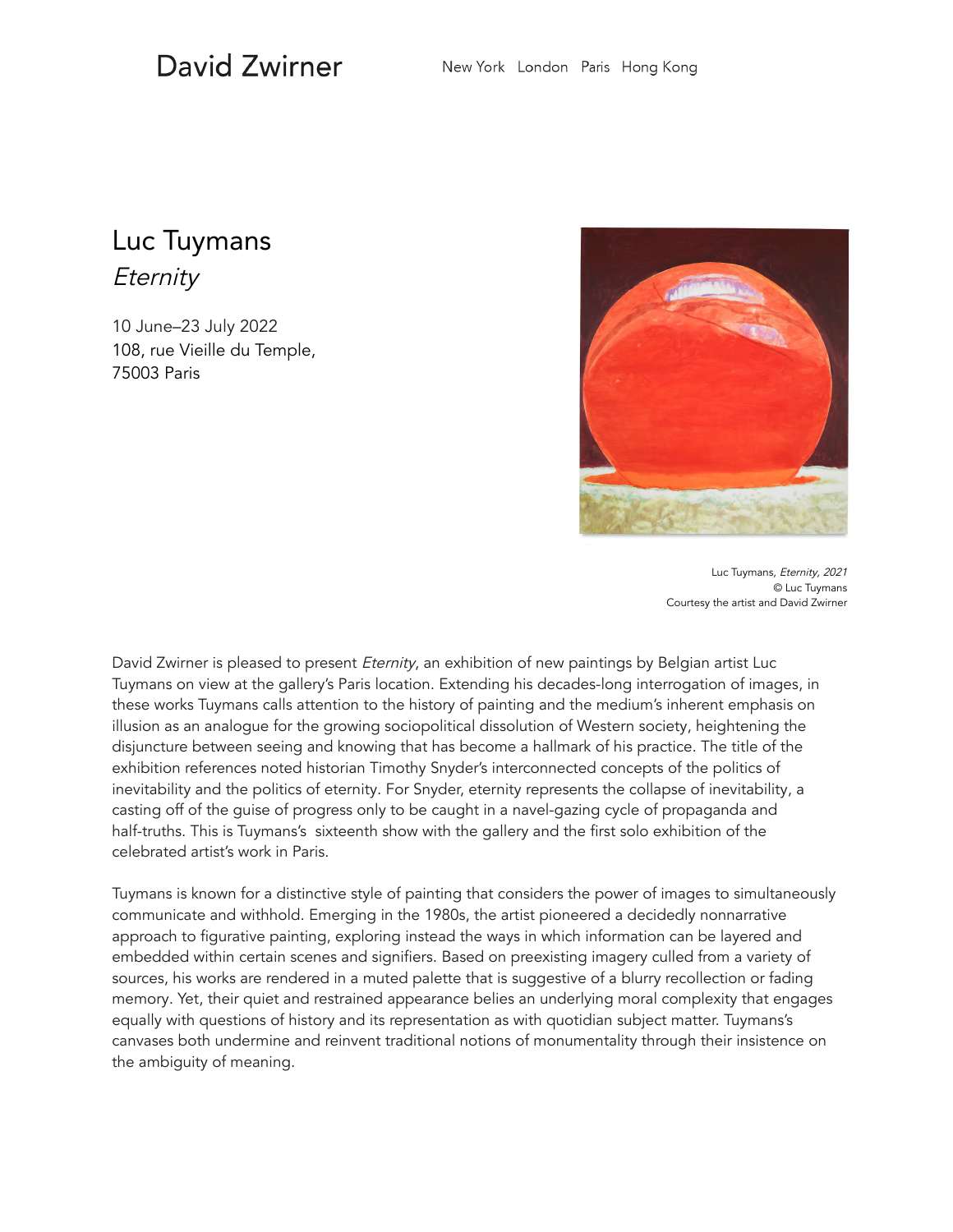Among the most vibrantly colored works in Tuymans's oeuvre to date, the titular painting, *Eternity* (2021), features a spherical form that presents as a luminous field of pure color akin to the compositions of Mark Rothko or Kenneth Noland. However, the dome's imperfect, pocked surface suggests a real-world referent, in this case the glass dome made by Werner Heisenberg in his laboratory to model hydrogen bomb explosions. A pioneering theoretical physicist, Heisenberg led the German effort to produce atomic weapons during World War II, though it remains unclear whether he helped or hindered this cause. Tuymans has frequently referenced traumatic history in his work; however, the subject of such paintings is not these atrocities themselves but rather the way in which they are integrated into the historical narrative, as well as into collective memory, through images that have the potential to be indeterminate, multivalent, and ultimately revealing of an underlying glimpse of humanity, here literally foregrounding beauty in destruction.

Likewise, a series of four canvases with converging red and blue starbursts set against a plain white background recalls such varied points of reference as fireworks, viruses, or even any tricolor national flag. Though abstract, the pattern of the paintings has tangible meaning: they reproduce a visualization of data assembled by a team of researchers tracking the polarization of the US Congress over six decades. From this group Tuymans has selected four years that span the project—1951, 1967, 1989, and 2011. While the earlier canvases show Democrats (represented in blue) and Republicans (in red) connected by swaths of gray (denoting bipartisan collaboration), over time, as the country moves toward a strictly partisan government, the gray areas disappear and the blue and red stand starkly apart. In his re-presentations, Tuymans has rotated the infographics ninety degrees, offering a different, monumental perspective on the meaning of this imagery.

The two-part work Gloves (2021) also first appears nearly illegible, vaguely resembling a crime scene or laboratory. The source material in fact derives from a YouTube tutorial of a painter cleaning his brushes. Transposed into a palette reminiscent of celluloid film in the midst of a slow dissolve, the figure's sports gloves and apron read almost as a butcher's implements, tacitly proposing an equivalency with the role of the painter in the modern world.

Two paintings ground the exhibition specifically in France, emphasizing the interconnected nature of global politics and current events. A human-scaled silhouette immediately recognizable as the title figure from Jean-François Millet's 1850 painting The Sower, a paean to the crucial role of peasants in nineteenth-century postrevolutionary France, is rendered in an unnatural blue palette. A gently curving line just above the figure's head reveals the work as a reproduction of a commercially manufactured plate marketed to tourists. Similarly, a closely cropped portrait of the face of Fantômas, a fictional criminal genius who first appeared as the subject of popular serialized novels in 1911, focuses on his signature blue mask and piercing stare, a depiction debuted in the 1960s that lent the evil-doing character an alien appearance.

Another group of works stands in for the slippage of empirical knowledge, highlighting contemporary notations of opulence and their eventual decay. These include a gilded trompe l'oeil library lit so brightly that it is on the verge of disappearing, a faux castle built as a nostalgia-infused home, a monumentally scaled pile of decaying peaches that are pictorially closer to Cézanne's paintings of skulls than fruit, and a still from the 1962 Soviet film Planeta Bur (Planet of Storms), in which cosmonauts search for human life on Venus. Also on view will be a rare self-portrait, depicting Tuymans treading water in the sea, looking distractedly out into the distance. Floating aimlessly in the water, his body is refracted within the lapping waves, offering a sense of existential ambivalence in the face of a vast unknown.